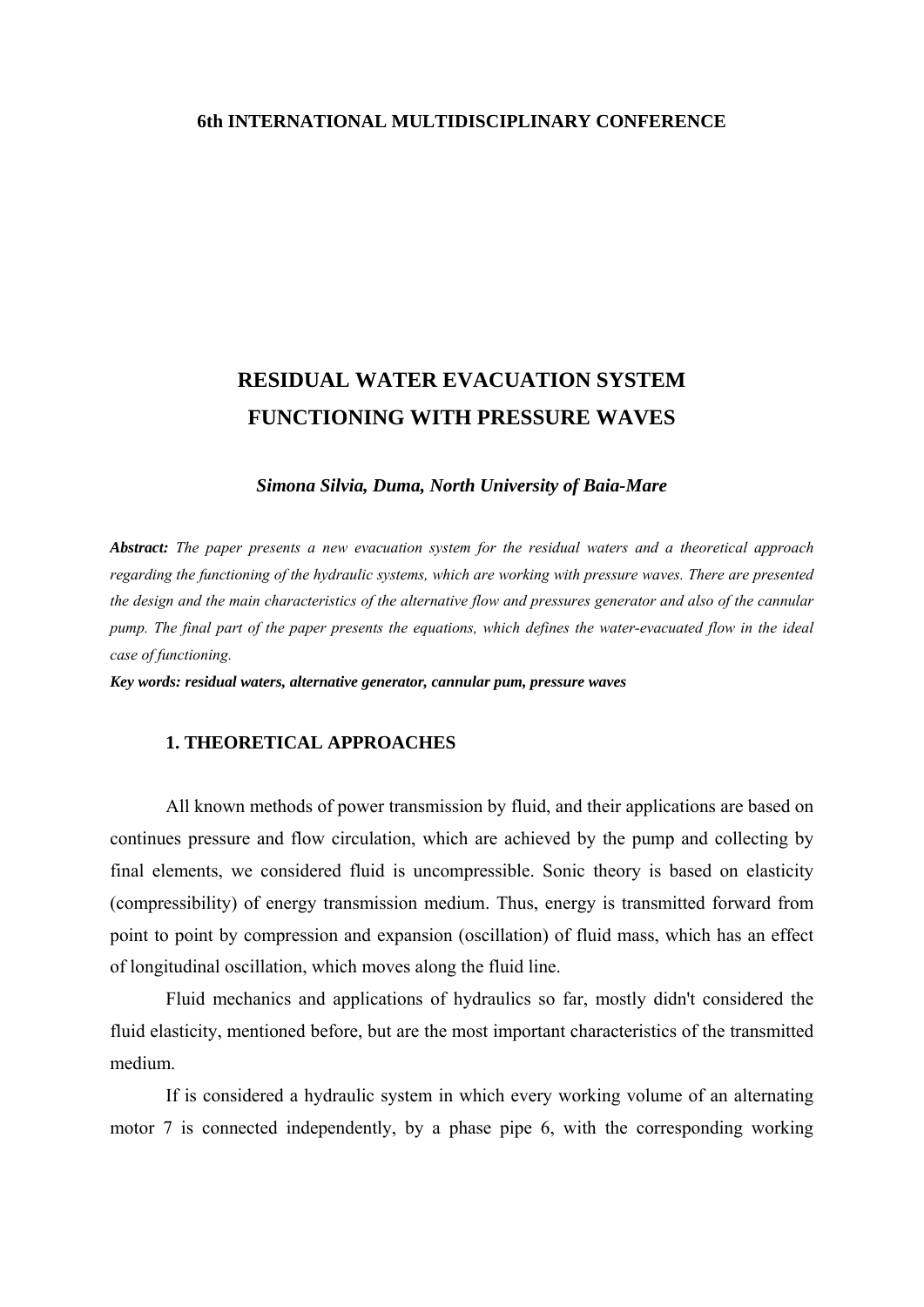volume of an generator 2, then any modification of the volume of the generator will produce an alternative flow and pressure transmitted along the phase line to the motor 7, figure 1.



**Fig. 1.** *Hydraulic system working with pressure waves*

 Generally an electric motor 1 (on direct or alternative current) drives the alternative flow and pressure generator. For an optimal functioning the system must be pressurized initially at a static value, with the help of an auxiliary pump 4, after that the line being close with the valve 3.

The equations that defining the instantaneous alternative flow  $Q_i$  and also the instantaneous pressure  $p_i$  are: [1], [5]

$$
Q_i = Q_{a \max} \cdot \sin(\omega_g \cdot t + \varphi_0)
$$
 (1)

and:

$$
Q_{a\max} = \omega_g \cdot e_g \cdot S_g \tag{2}
$$

in which: - the amplitude of the harmonic flow,  $\omega_g$  - the angular frequency of the generator,  $e_g$  - generator shaft eccentricity,  $S_g$  - piston diameter of the generator, *t* - time and  $\varphi_0$  is the initial phase angle of the generator shaft.

$$
p_i = p_{st} + p_{a \max} \cdot \sin(\omega_g \cdot t + \varphi_0)
$$
 (3)

in which:  $p_{a max}$  is the amplitude of the harmonic pressure and  $p_{st}$  is the static pressure which loading the systems pipes initially.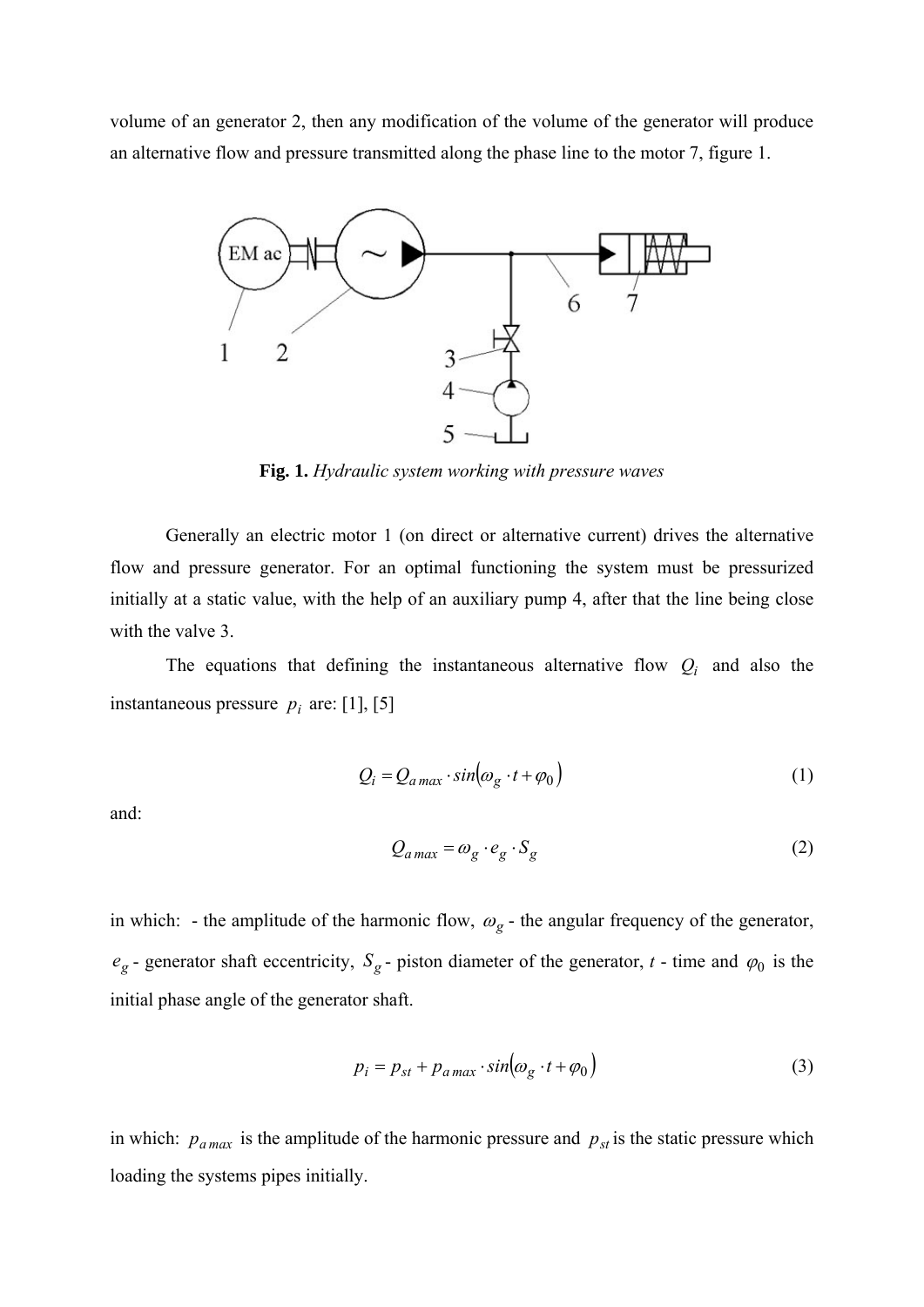Making a complete analysis of a hydraulic system working with alternative flow requires to take into account some parameters which define the fall of pressure along the line do to the friction, inertia and elasticity (compressibility) of the fluid.

# **2. DESCRIPTION OF THE RESIDUAL WATER EVACUATION SYSTEM**

 The design of the alternative flow and pressure generator is with radial piston and eccentric input shaft, is presented in figure 2.



**Fig. 2.** *The design of the alternative flow and pressure generator*

 Each rotation movement of the eccentric input shaft 1 of the generator will push forward the radial piston 2, against the spring 4, in that way in the system line advancing alternative flows and pressures. The retraction stroke of the piston is realized with the help of the compressed spring, which is providing a permanent contact of the piston rod with the eccentric ring 2.

The main characteristics of the designed generator are:

shaft eccentricity,  $e_g = 5$  mm;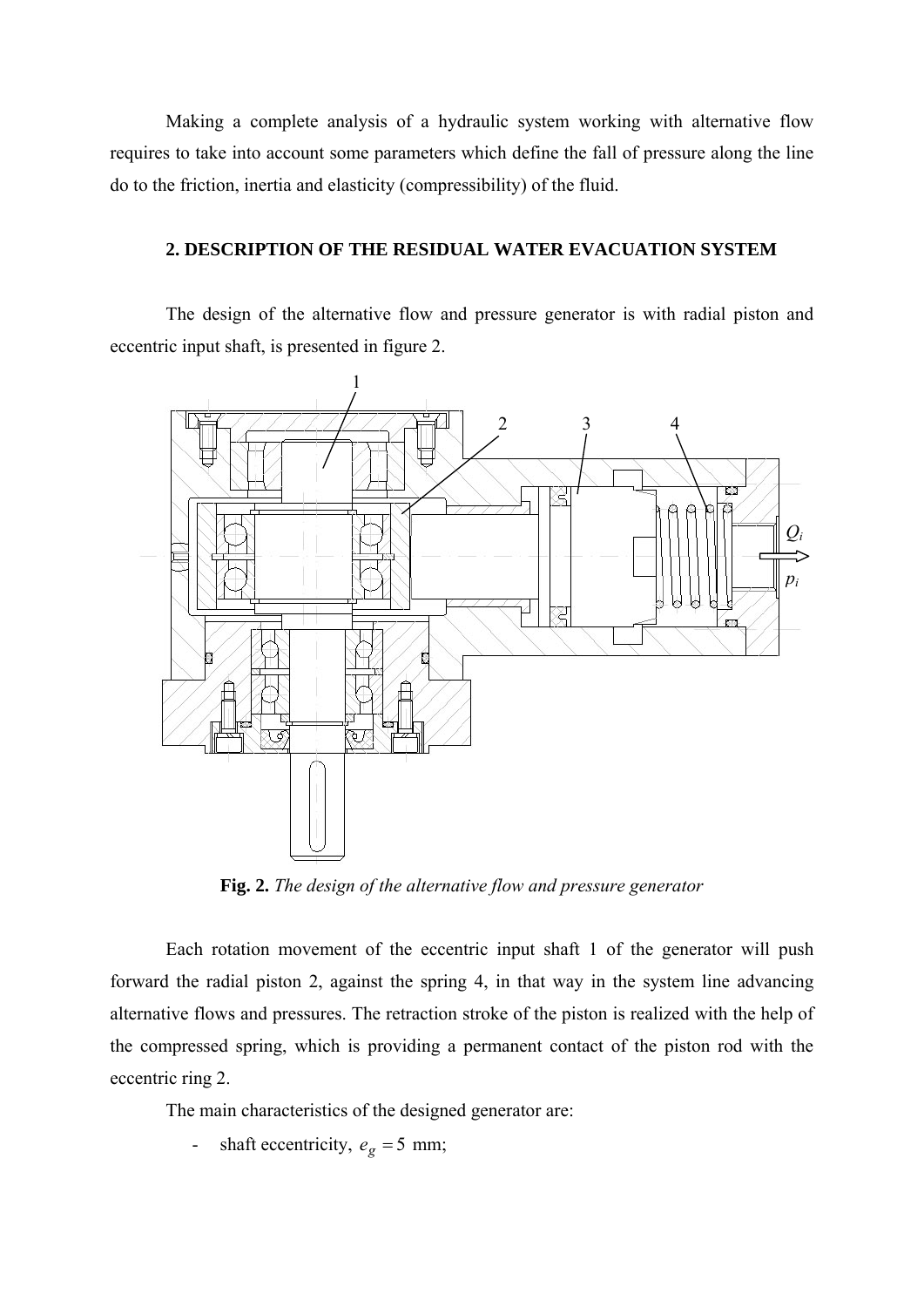- piston stroke,  $h_g = 10$  mm;
- piston diameter,  $d_g = 40$  mm;
- geometric volume of generator,  $V_g = 12.566,37$  mm<sup>3</sup>.

 The alternative flows and pressures provided by the generator will drive a linear motor contained in a compact construction of the water evacuation pump. The design of cannular water evacuation pump is presented in figure 3.



**Fig. 3.** *The design of the cannular water evacuation pump*

 The pressure wave transmitted by the generator along the connecting line will provide the advance movement of the motor piston 1. The piston rod drive in the advance movement the cannular pump elements 2, 4, 5 and 6, compressing in the same time the spring 3, which will provide the retraction stroke of the pump subassembly and also the motor piston.

 The cannular pump subassembly is connected with many pipe sections in which are mounted some ball type check valves. Each advance movement of the motor piston provides also an advance stroke for the pipes 4 in the basin containing residual waters. The contact pressure created by the pumped liquid will move the ball 6 against the spring 5 and allow in the same time to him to advance along the pipe. The retraction stroke, with the help of the spring 3, will determine the ball, acted also by the spring 5, to close the passage, preventing in that way the backward flow of the pumped liquid.

The main characteristics of the designed cannular pump are:

- variable piston stroke,  $h_p = 0...25$  mm;
- piston diameter,  $d_p = 30$  mm;
- evacuation cross-section,  $S_c = 50,26$  mm<sup>2</sup>.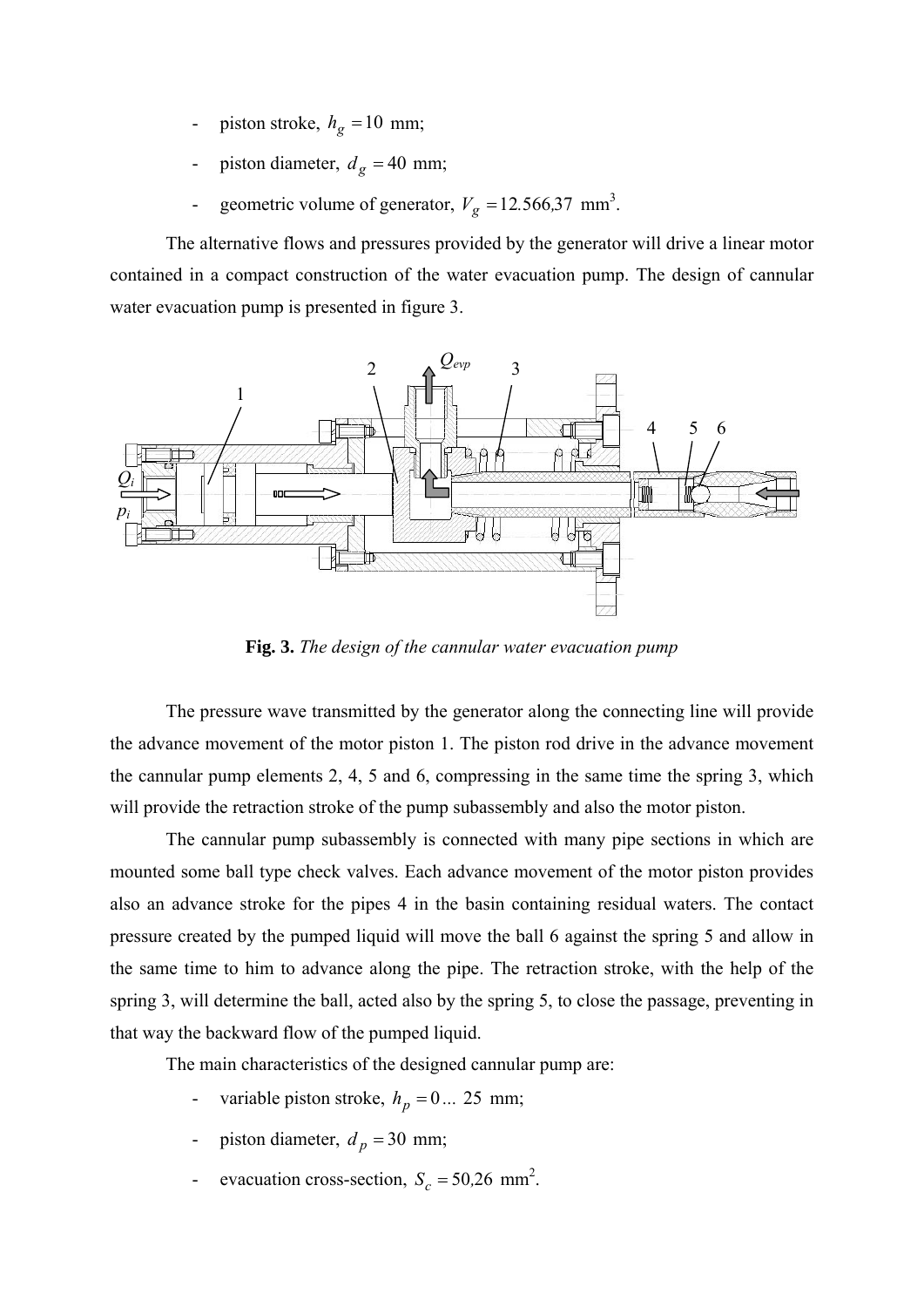#### **3. ASPECTS REGARDING THE FLOW RATE OF THE PUMP**

 The flow rate of the residual water evacuation pump can be determined for the ideal case, in which the pressures fall along the line, do to the friction, the inertia and the compressibility of the hydraulic oil, used in the main assembly of the system, and also the water losses in the cannular pump are neglected.

We consider that the geometric volume of generator is: [2], [4]

$$
V_g = h_g \cdot \frac{\pi \cdot d_g^2}{4} = \frac{1}{2} \cdot \pi \cdot e_g \cdot d_g^2 \tag{4}
$$

 Also, considering that the entire volume is consumed by the evacuation pump motor, we obtain:

$$
h_p = \frac{2 \cdot e_g \cdot d_g^2}{d_p^2} = h_g \cdot \frac{d_g^2}{d_p^2}
$$
 (5)

 The design of the entire system was made to obtain a stroke and also speed amplification for the water pumping elements. Taking account by the construction parameters of the system, and using the relation (5) we obtain an amplification rate between the generator and motor pistons, defined by the relation:  $h_p = 1.78 \cdot h_g$ .

The maximum flow rate of the generator is defined by: [2]

$$
Q_g = V_g \cdot n_g \tag{6}
$$

in which  $n_g$  is the rotational speed of the generator shaft.

The residual water evacuated flow  $Q_{wef}$ , using the continuity equation, is: [2], [4]

$$
Q_{wef} = v_c \cdot S_c \tag{7}
$$

Assuming that the motor piston speed  $v_p$  is equal with the pumping subassembly speed  $v_c$  and they are defined by: